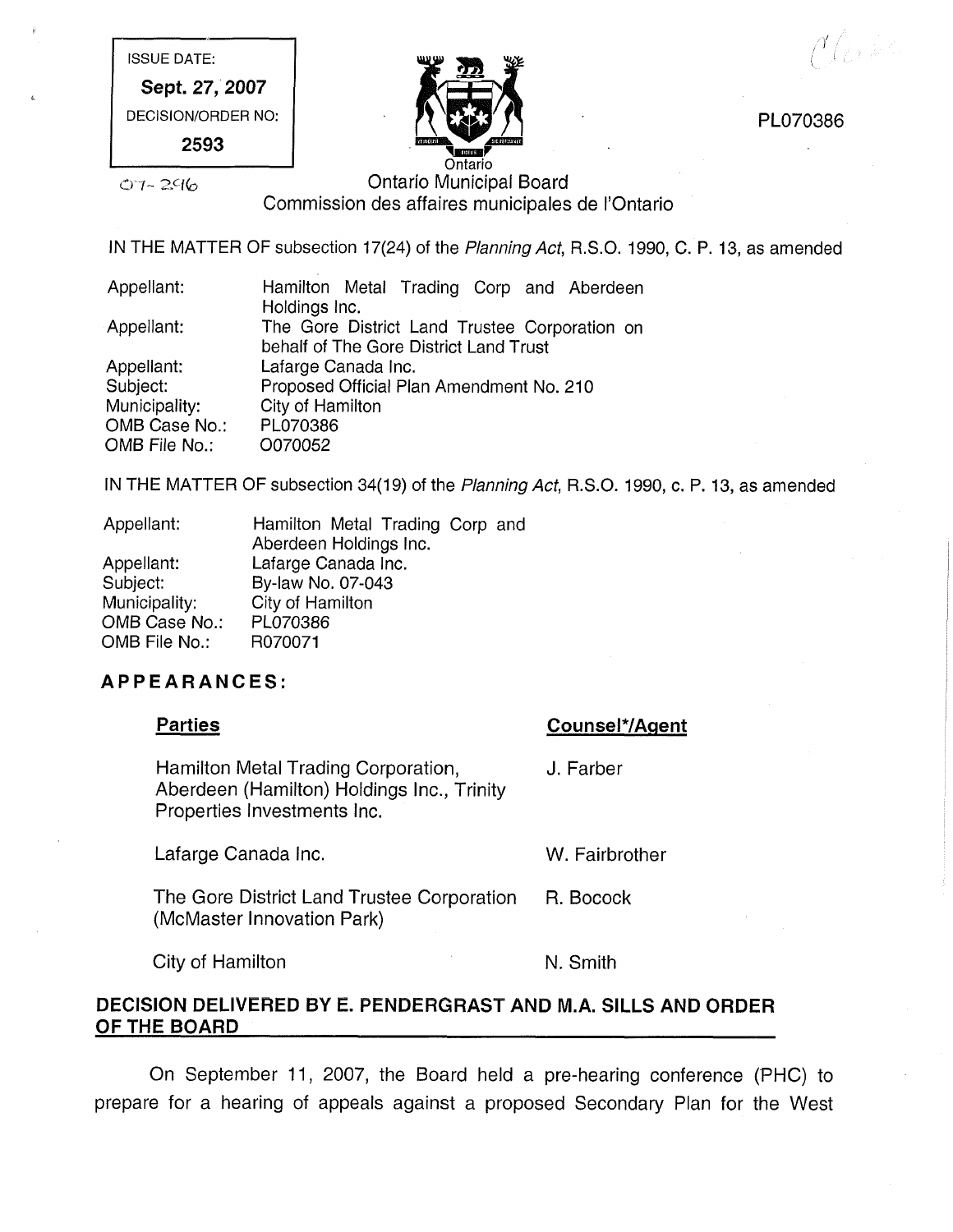Hamilton Innovative District (OPA No. 210) and a proposed implementing zoning by-law (By-law No. 07-043).

The procedural order issuing from the PHC is the subject of a separate Board Decision and Order. The subject of this Decision and Order is a transitional uses by-law (the Transitional Uses By-law) that was presented to the Board, with supporting planning evidence, during the course of the PHC. Initially, Lafarge Canada Ltd. had some concerns with the By-law, but these were resolved by minor revisions before it was presented to the Board. In addition to all parties, the four participants recognized at the PHC also support the By-law.

The planning evidence in support of the By-law was provided by AI Fletcher, a Registered Professional Planner and Senior Project Manager with Hamilton's Development and Real Estate Division. The Board qualified Mr. Fletcher to give opinion evidence in land use planning.

## **Background**

The West Hamilton Innovative District (WHID) is an older industrial area of approximately 133 acres, located east of Highway 403, west of Dundurn Street South, south Main Street West and north of Aberdeen Avenue. The City's objective is to see the area converted over time into a prestige research and development district. The proposed Secondary Plan establishes policies to promote this objective, and By-law No. 07-043 introduces a new M1 zoning category to replace the existing K (Heavy Industry) zoning in order to accommodate the kinds of uses the City hopes the area will attract.

The Secondary Plan and By-law recognize that the desired transformation will occur over time, and that there is therefore a need to provide for the transitional use of existing buildings until these are redeveloped for purposes more in keeping with the City's vision. Specifically, By-law 07-043 permits manufacturing, motor vehicle service station, repair service and warehouse uses within the WHID that otherwise would not be permitted by the new M1 zoning, provided that these uses are located within existing buildings.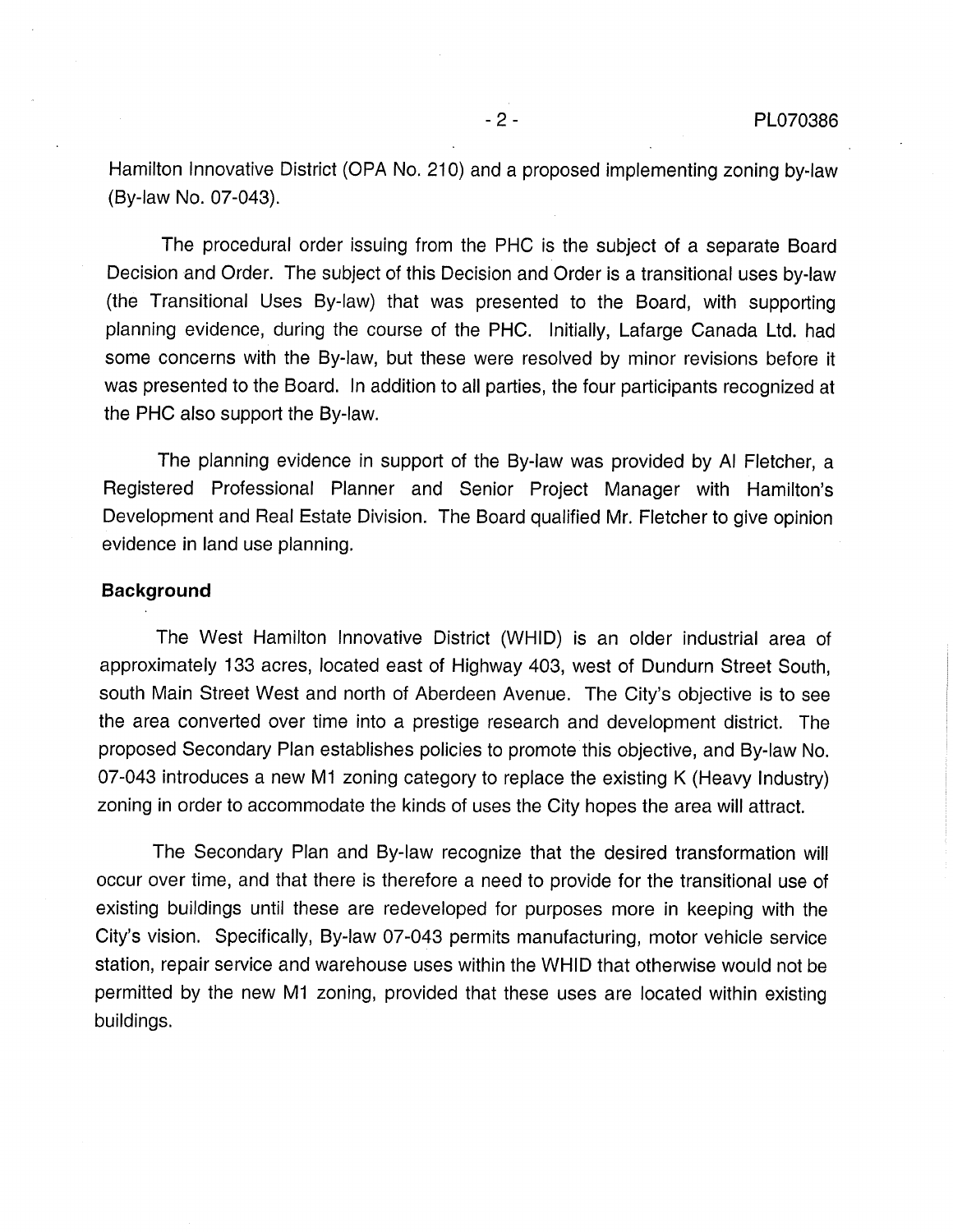### Interim Control By-law and Proposed Transitional Uses By-law

The WHID area was the subject of Interim Control By-law 05-041, which was enacted in February 2005 for one year, at which time it was extended for a second year as Interim Control By-law No. 06-028. In accordance with subsection 38(6.1) of the Planning Act, Interim Control By-law No. 06-028 remains in effect because By-law 07- 043 was enacted during the time period established in the Interim Control By-law, but was appealed. As a result, uses continue to be restricted to the existing uses permitted by the Interim Control By-law, a situation which creates hardships for the owners of tenanted buildings, since it is difficult to replace tenants once they leave with new tenants who conform to the Interim Control By-law use restrictions.

In order to address this issue, the City has proposed a Transitional Uses By-law that permits the transitional uses identified in By-law No. 07-043. The proposed Transitional Uses By-law also prohibits the same uses prohibited by By-law 07-043, including heavier industrial uses and outdoor storage. The Transitional Uses By-law amends By-law No. 05-200, the new comprehensive zoning by-law for the amalgamated City of Hamilton, which is being enacted and is coming into force in stages.

The City does not propose to repeal the Interim Control By-law, but rather to have it remain in effect together with the Transitional Uses By-law, an approach that the Board confirmed was satisfactory to all counsel at the PHC. The proposed Transitional Uses By-law is attached as Attachment 1.

#### Planning Evidence and Board Decision

According to Mr. Fletcher, the proposed Transitional Uses By-law conforms to the existing Official Plan, and represents good planning for the area, both in terms of the light industrial uses it permits and the heavier industrial uses that it prohibits. In his opinion, the By-law is appropriate and reasonable in that it allows existing property owners to use their existing buildings for uses compatible with those buildings, without the delay involved in dealing with the appeals to the WHID Secondary Plan and implementing zoning. Its enactment is also consistent with the City's recognition that its vision for the WHID area will be realized over time, and that during this time it is desirable for existing buildings to be used.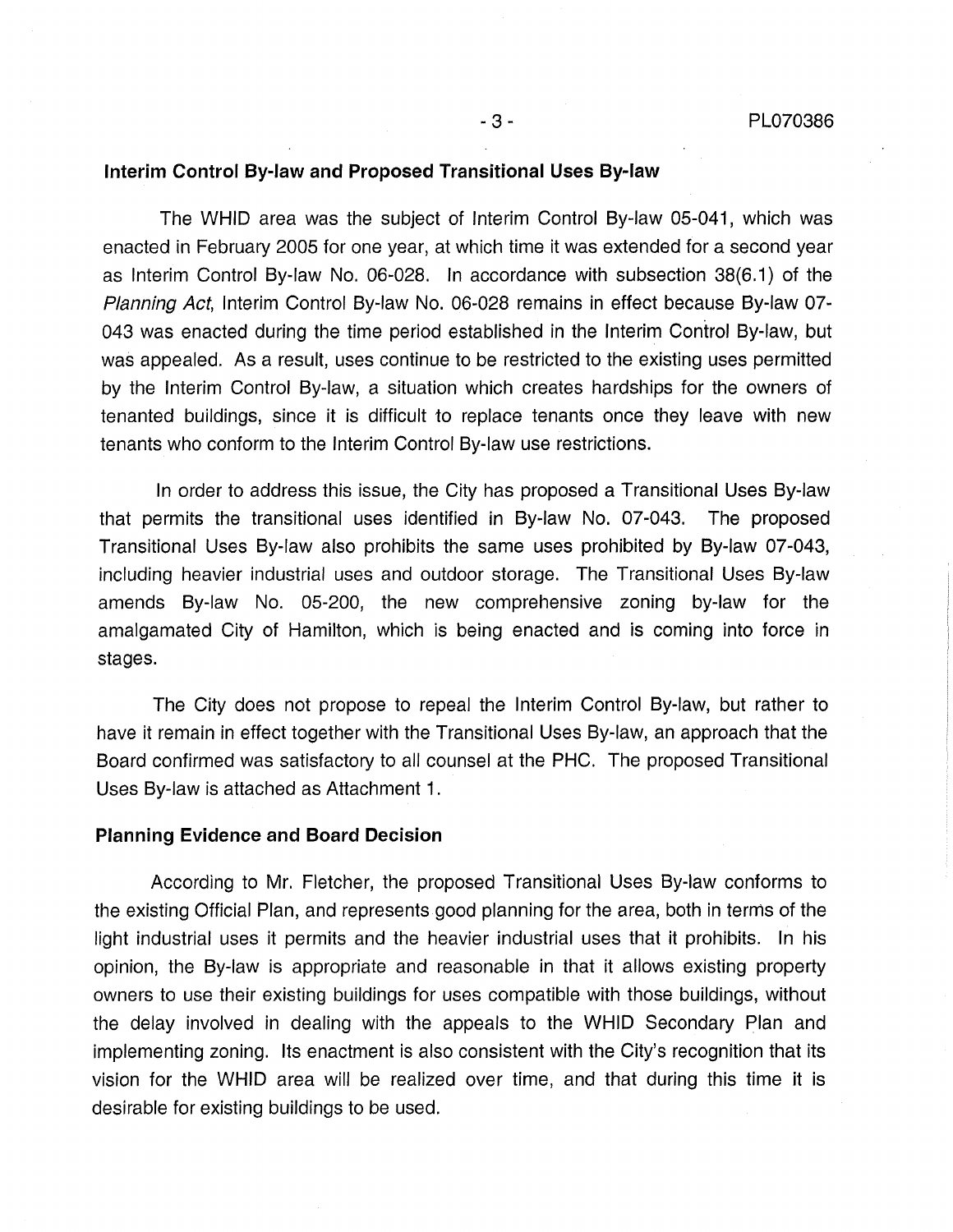The Board also notes that the participants support the Transitional Uses By-law, and that Mr. Fletcher's evidence was unopposed.

Based on Mr. Fletcher's uncontested planning evidence, the Board will approve the Transitional Uses By-law, which is appended to this Decision/Order as Attachment 1. The Board also authorizes the City Clerk to assign a number to the attached Transitional Uses By-law for record-keeping purposes.

Because there were no appeals to the transitional use provisions of By-law No. 07-043, which are the same provisions as those contained in the Transitional Uses By-law, the Board, in accordance with subsection 34(31) of the Planning Act, directs that the Transitional Uses By-law will come into effect on the day that By-law 07-043 was passed.

#### Order

The Board orders that By-law No. 05-200 is amended in accordance with the draft by-law appended hereto as Attachment 1, that the amending by-law will come into force on the date that By-law No. 07-043 was passed and that the City Clerk is authorized to assign a number to the amending by-law for record-keeping purposes.

"E. Pendergrast"

E. PENDERGRAST MEMBER

"M.A. Sills"

M.A. SILLS MEMBER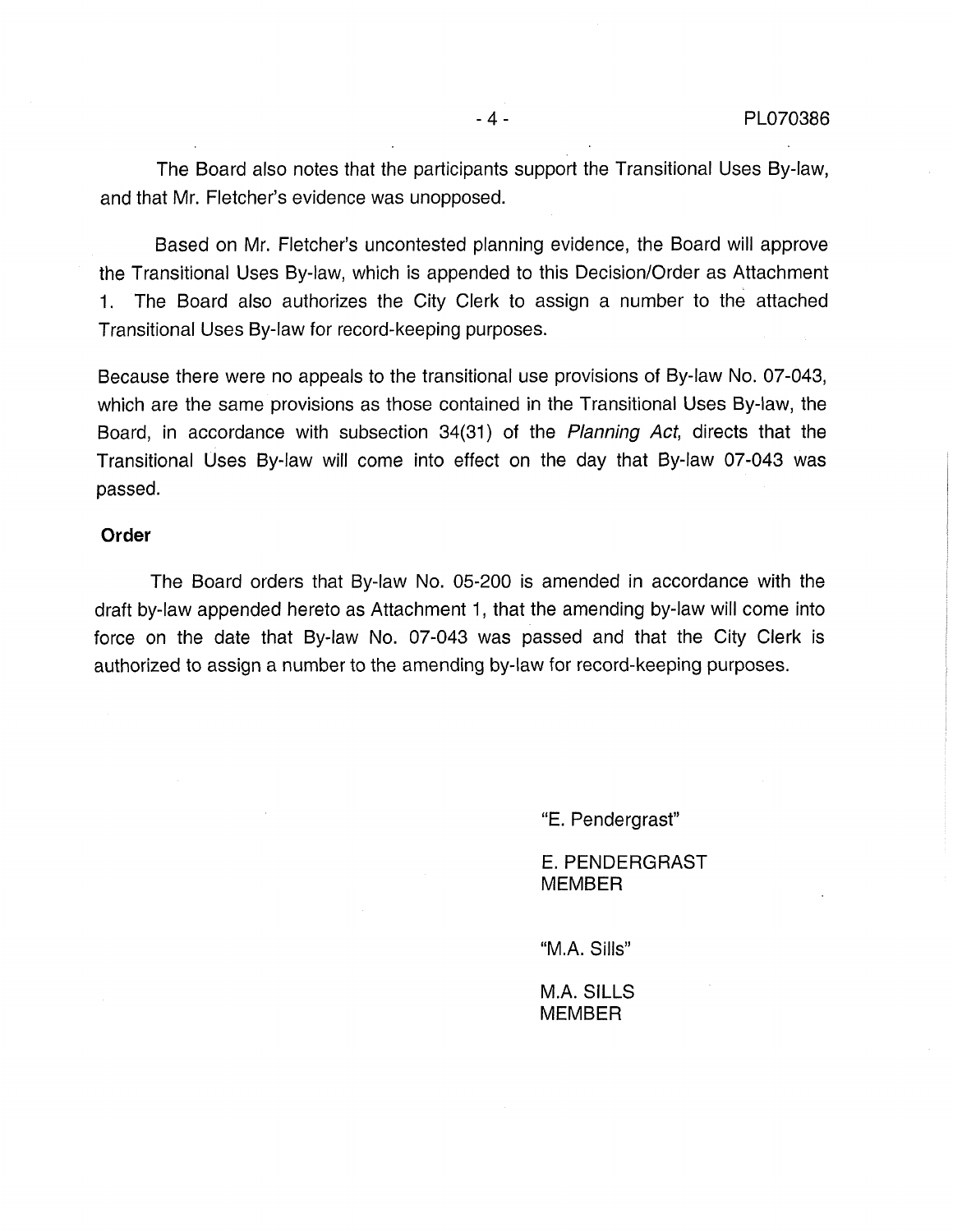# Attachment 1 PL070386

#### CITY OF HAMILTON

#### BY-LAW No.

#### To Amend By-law 05-200 to create a new Research and Development Industrial Zone for the City of Hamilton

WHEREAS the City of Hamilton has in force several Zoning By-laws which apply to the different areas incorporated into the City by virtue of the City of Hamilton Act, 1999, S.O. 1999, Chap. 14;

AND WHEREAS the City of Hamilton is the lawful successor to the former Municipalities identified in Section 1.7 of By-law 05-200;

AND WHEREAS it is desirable to enact a new Zoning By-law to comprehensively deal with zoning throughout the City;

AND WHEREAS the said new comprehensive Zoning By-law is being enacted and is coming into force and effect in several stages;

AND WHEREAS this By-law creates a new Industrial - Research and Development Zone applying to the proposed West Hamilton Innovation District lands within the City;

AND WHEREAS this proposed zoning is in conformity with the Official Plan for the City of Hamilton;

NOW THEREFORE the Council of the City of Hamilton enacts as follows:

- . In addition to Interim Control By-law No. 06-028 uses and regulations, the following sections of this By-law also apply to the lands shown within Schedule A of this By-law, being Maps 908, 949, 950, 991, 992;
- . Schedule A of By-law 05-200 is amended by adding additional zone boundaries as shown on Schedule A of this By-law, being Maps 908, 949, 950, 991 and 992.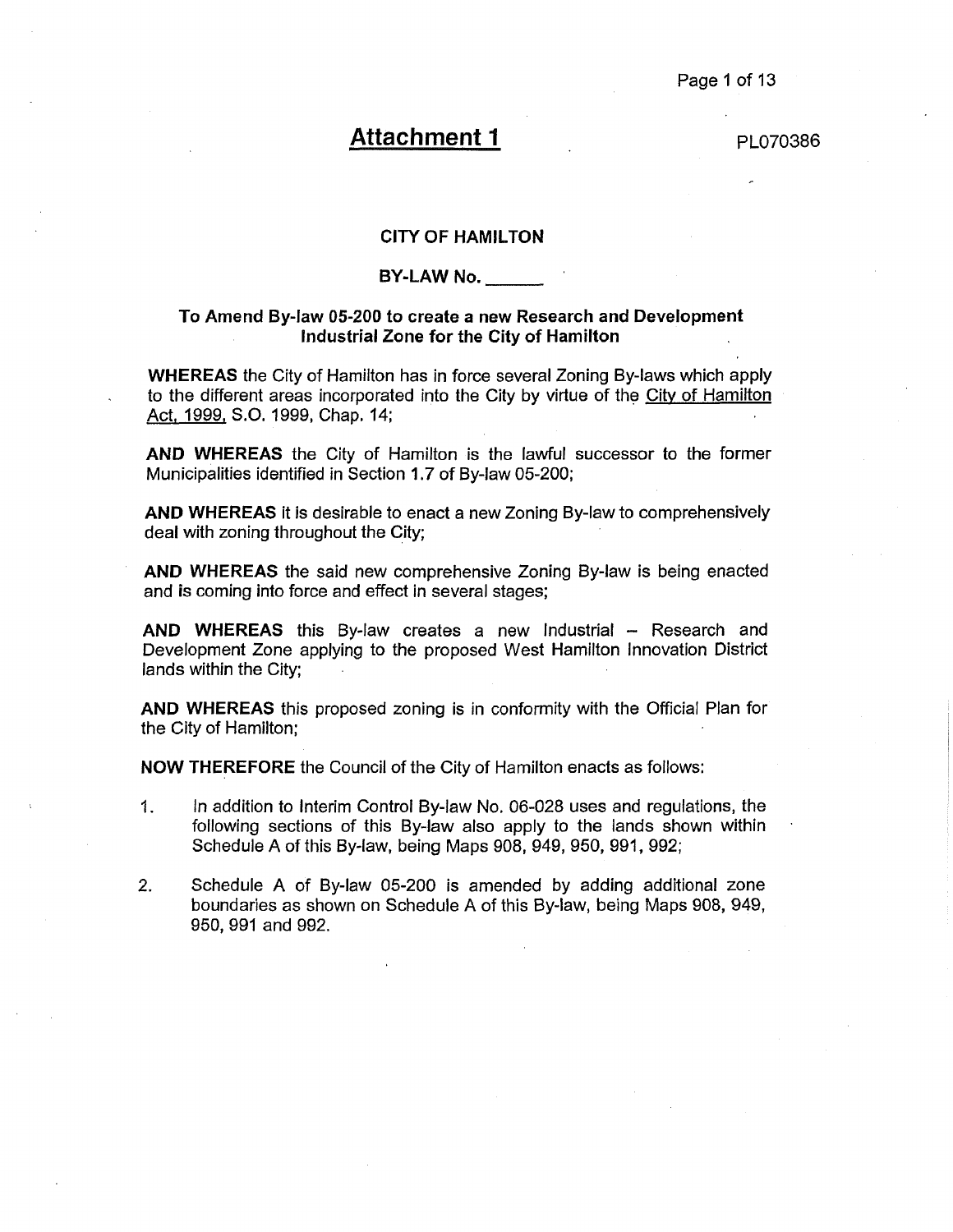3. For the purpose of this By-law a new Industrial Zone is created as follows:

> "Zone Research and Development Zone

#### Zone Symbol M<sup>"</sup>

, For the purposes of this By-law, the following definitions shall also apply:

"Manufacturing Shall mean the production, fabrication, compounding, processing, packaging, crafting, bottling, packing, recycling or assembling of raw or semi-processed or fully-processed goods or materials.

Motor Vehicle Service Station Shall mean an establishment used for the sale of fuel, automotive accessories and/or convenience goods, the repair or replacement of parts in a motor vehicle and shall include but not be limited to the repair or replacement of mufflers, exhaust systems, shock absorbers, transmissions, gears, brakes, clutch assemblies, steering systems, tires, wheels, windshields, windows and other mechanical or electrical parts or systems, the installation of undercoating, engine tuning, lubrication and engine conversion or replacement but shall not include a Motor Vehicle Collision Repair, Motor Vehicle Sales and Service, Motor Vehicle Car Wash, and/or a Motor Vehicle Wrecking Establishment.

Planting Strip The Shall mean an area of land growing ornamental shrubs or trees or both, suitable to the soil and climatic conditions of the area of land for the sole purpose of providing a buffer.

Warehouse Shall mean a building used for the bulk storage and distribution of goods, but shall not include the retailing of goods."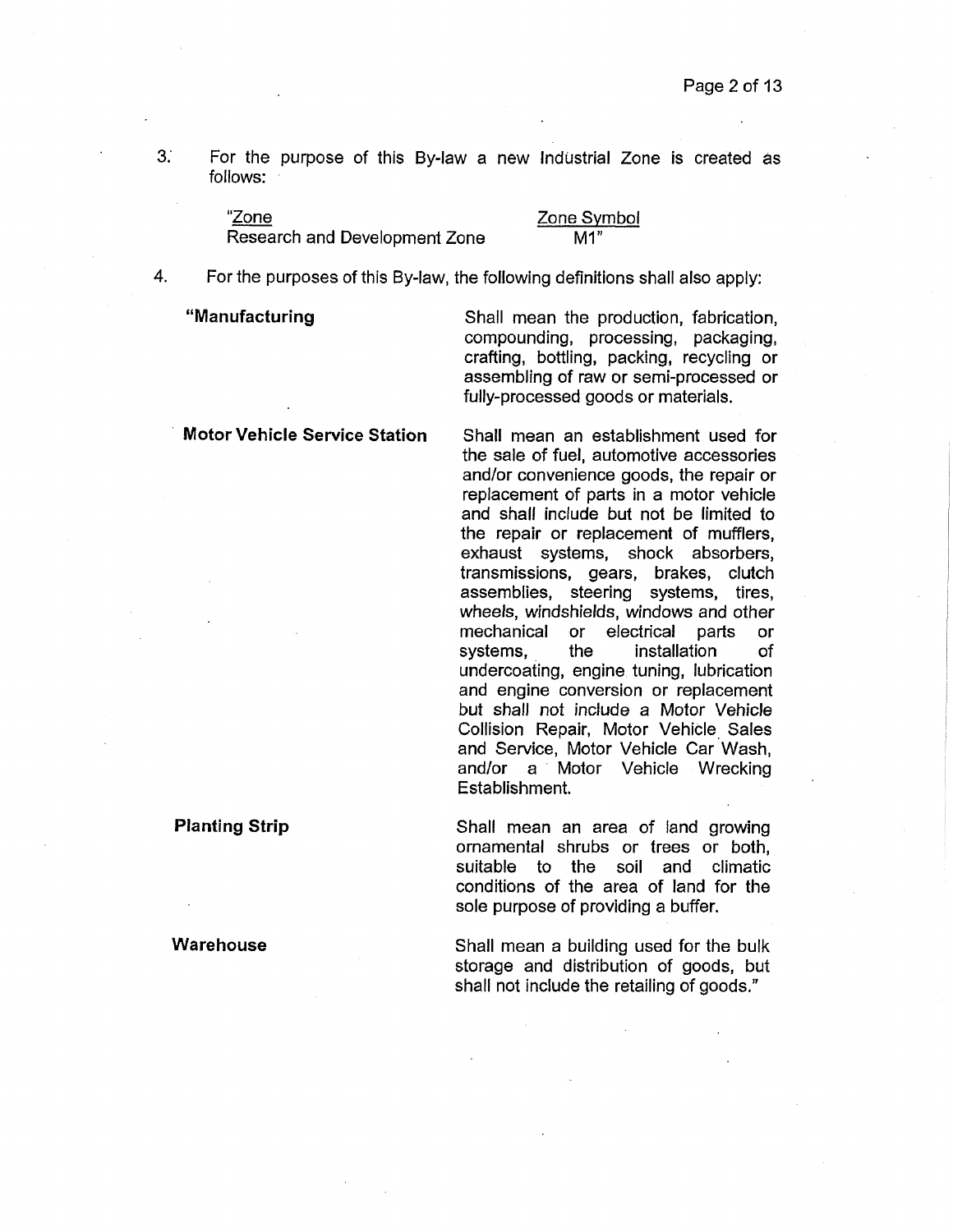5. For the purposes of this By-law, the following parking regulations shall also apply: " '

#### "A. LOCATION

- a) All Uses
	- $\mathbf{i}$ Required parking facilities shall be located on the same lot as the use requiring the parking.
	- ii) Notwithstanding Subsection i) above, where the provision of parking on the same lot as the use requiring such parking is not possible, or not practical, such parking facilities may be located on another lot within 300.0 metres of the lot containing the use requiring the parking. Such alternate parking shall only be situated in a Commercial, Industrial or Downtown Zone or within the same zone as the use requiring such parking, and shall be subject to Subsection iii) herein.
	- iii) Where the required parking is provided in accordance with Subsection ii) above, the owners of both lots shall enter into an agreement with the City to be registered against the title of both the lot upon which parking is to be provided and the lot containing the use requiring the parking. The lot upon which the parking is located, pursuant to the agreement, shall continue to be so used only for such purposes until alternate parking spaces in conformity with the regulations of this By-law are provided.
	- iv) Parking as provided for in Subsection iii) may be transferred to another lot in accordance with Subsection ii), provided that an agreement as required by Subsection iii) is registered on title of said other lot.
	- v) Unless otherwise regulated in this By-law, parking spaces and aisles, giving direct access to abutting parking spaces, excluding driveways extending directly from the street, shall not be located within 3.0 metres of a street line, and subject to a 3.0 metre wide planting strip being required and permanently maintained between the street line and the said parking spaces or aisle.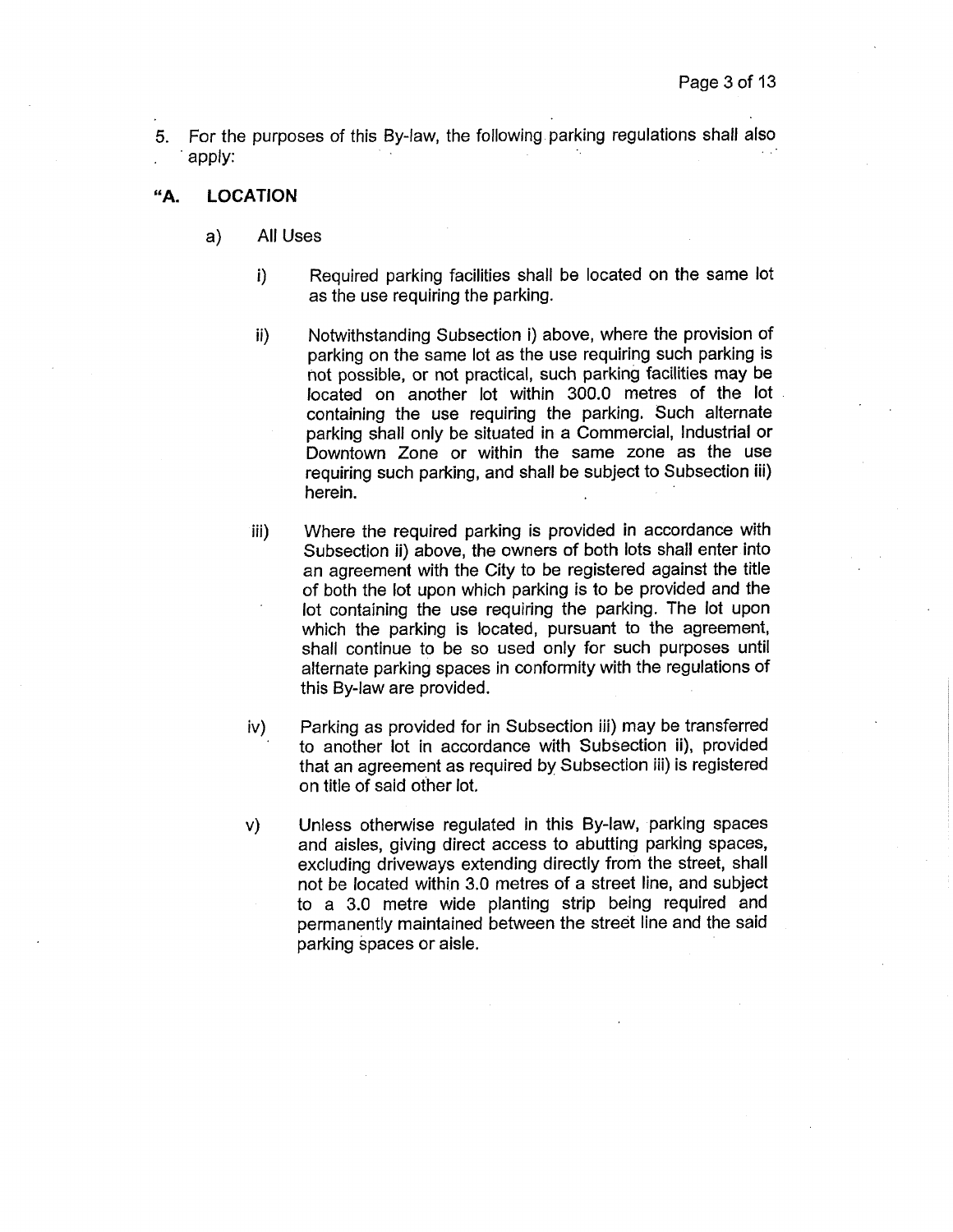### B. DESIGN STANDARDS

- a) No parking space shall be less than 2.6 metres in width by 5.5 metres in length, unless otherwise provided for in this By-law;
- b) All required parking shall be provided with adequate means of ingress and egress to and from the street or laneway and shall be arranged so as not to interfere with normal public use of the street or laneway. Any parking lot shall provide for ingress and egress of vehicles to and from a street in a forward motion only;
- c) Notwithstanding Subsection b) herein, in the case of parallel parking:
	- i) Each parallel parking space shall have a minimum width of 2.4 metres and a minimum length of 6.7 metres. End spaces which have a clear, unobstructed approach, shall have a minimum length of 5.5 metres; and,
	- ii) The aisle giving access to a parallel parking space shall have a minimum width of 3.6 metres for one-way traffic and a minimum width of 6.0 metres for two-way traffic.
- d) Parking spaces, driveways and any widening(s) thereof shall be provided and maintained with stable surfaces such as asphalt, concrete or other hard surfaced material, crushed stone or gravel, and shall be maintained in a dust free condition. Parking lots shall be designed and maintained with stable surfaces such as asphalt, concrete or other hard-surfaced material; and,
- e) Notwithstanding Subsection b) herein, in the case of a barrier free parking, each parking space shall have a minimum width of 4.4 metres and a minimum length of 5.5 metres.

#### C. BARRIER FREEPARKING

Where 10 or more parking spaces are required by Section 5.6 "Parking Schedules" for all uses on a lot, barrier free parking shall be designated and provided as part of the required parking spaces, in accordance with the following requirements:

| <b>Required Parking Spaces</b> | <b>Designated Barrier Free Parking</b><br><b>Spaces</b> |
|--------------------------------|---------------------------------------------------------|
| $10 - 50$ spaces               | Minimum 1 space                                         |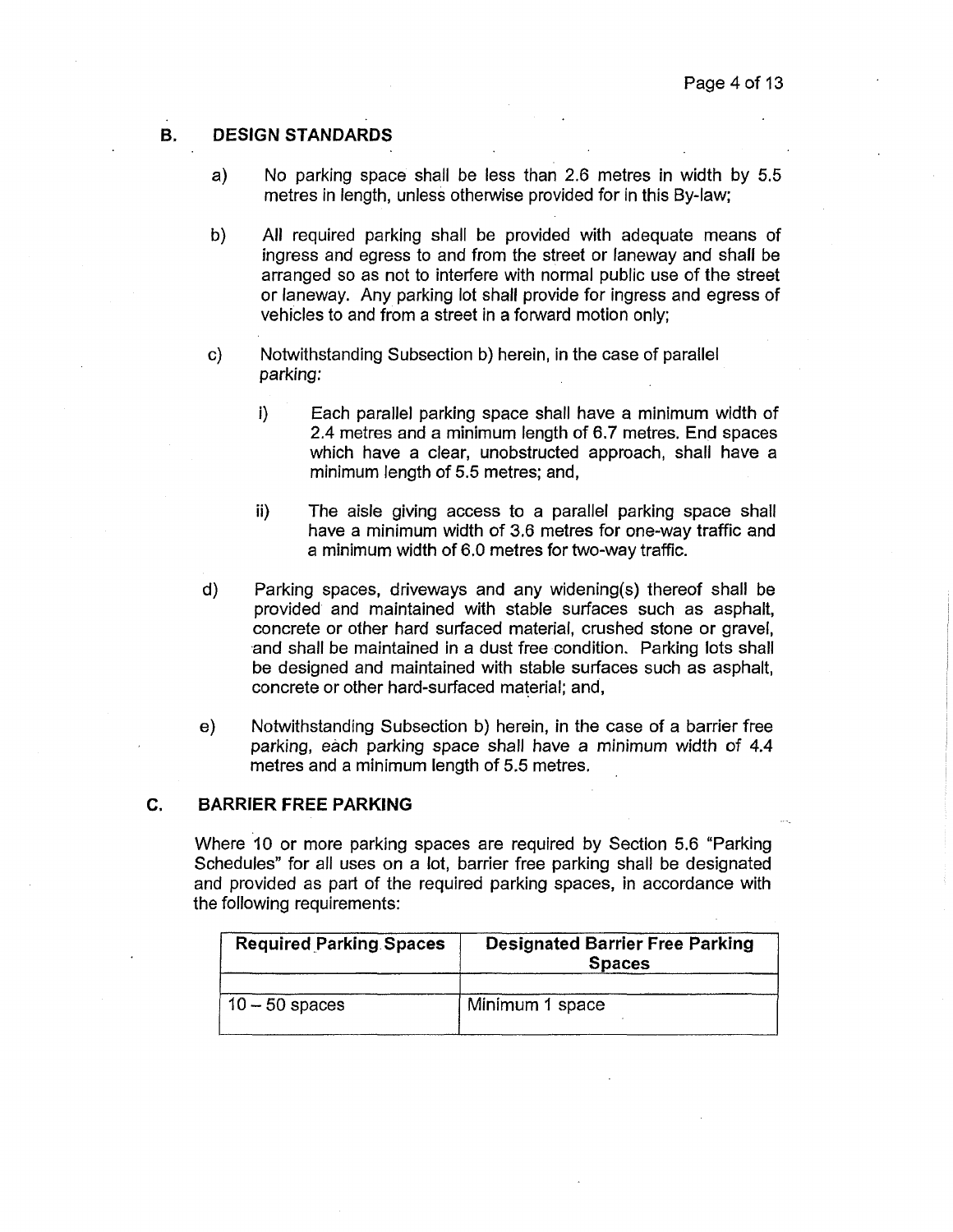| $50 - 100$ spaces  | Minimum 2 spaces                                                                                                             |
|--------------------|------------------------------------------------------------------------------------------------------------------------------|
| 100 or more spaces | Minimum 2 spaces plus for every<br>additional 100 required spaces, 1<br>additional barrier free spaces shall be<br>provided. |

## D, PARKING SCHEDULES

Parking spaces shall be provided in the minimum quantity specified in Column 2 hereunder for each use listed in Column 1, subject to the provisions of Subsection b) herein:

| Column 1                             | Column <sub>2</sub>                                                                     |
|--------------------------------------|-----------------------------------------------------------------------------------------|
|                                      |                                                                                         |
| <b>Commercial Uses</b><br>iv.        |                                                                                         |
| <b>Motor Vehicle Service Station</b> | 4 for each service bay                                                                  |
| Office                               | 1 for each 30.0 square metres of gross floor<br>area, which accommodates such use.      |
| <b>Repair Service</b>                | 1 for each 50 square metres of gross floor<br>area, which accommodates such use.        |
| <b>Industrial Uses</b><br>v.         |                                                                                         |
|                                      |                                                                                         |
| Manufacturing,<br>Warehouse          | 1 for each 115.0 square metres of gross<br>floor area, which accommodates such<br>use." |

## E. PERMITTED USES AND REGULATIONS

For the purposes of this By-law, the following uses and regulations shall also apply:

| 4.0 | <b>PERMITTED USES</b>  | Manufacturing<br><b>Motor Vehicle Service Station</b><br><b>Repair Service</b><br>Warehouse                                                                                                                                                          |
|-----|------------------------|------------------------------------------------------------------------------------------------------------------------------------------------------------------------------------------------------------------------------------------------------|
| 1.1 | <b>PROHIBITED USES</b> | Notwithstanding Section 1.0, a drive<br>through facility is a prohibited use, along<br>with the following types of manufacturing<br>uses, except if these uses are considered<br>only as an accessory use to another<br>permitted manufacturing use: |

i zu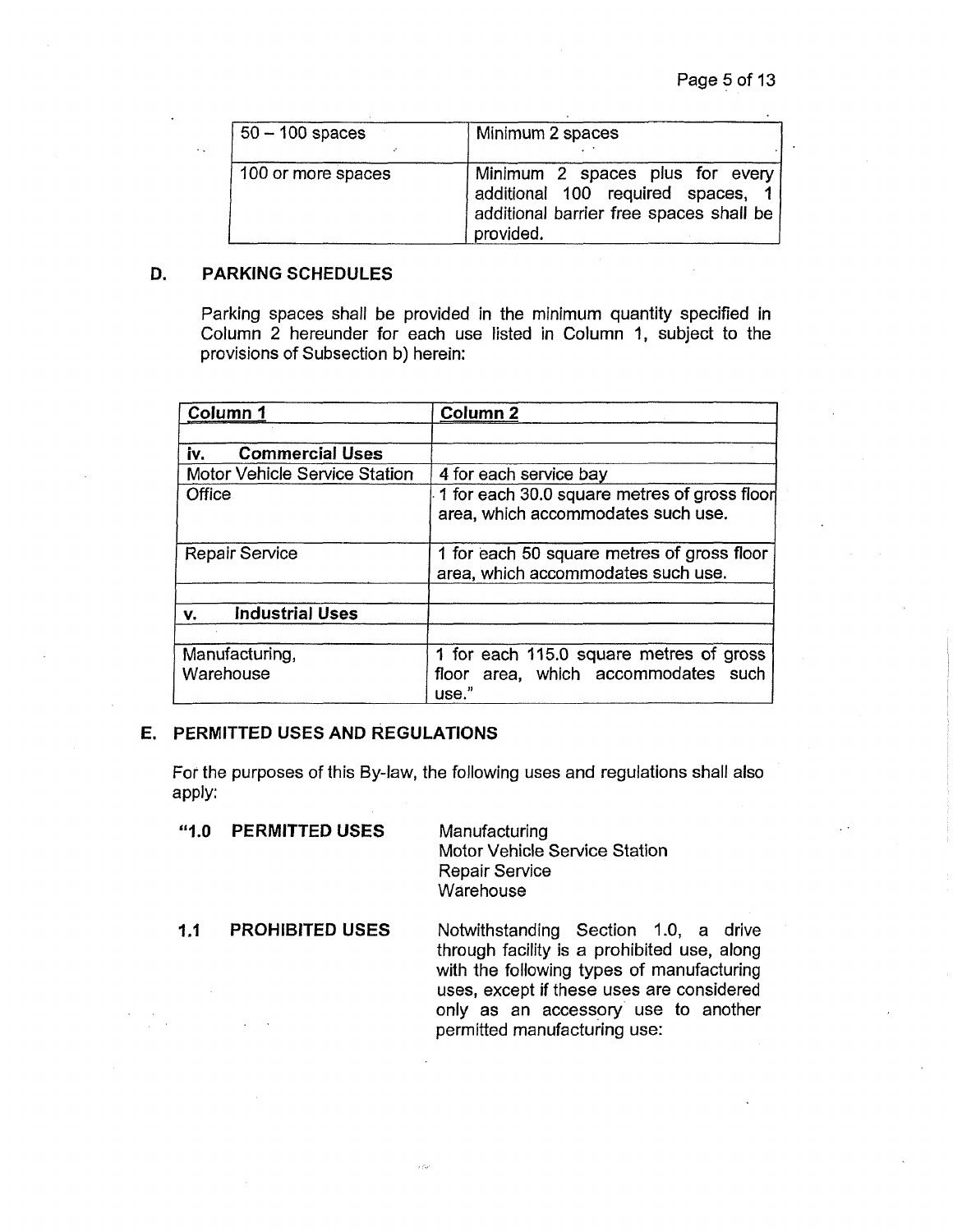Beverage Distillation

Manufacturing of Asbestos, Phosphate or Sulphur Products

Primary Production of Chemicals, Synthetic Rubber, Plastic, Asphalt or Cement; not including mixing, blending, treatment or similar process

- Processing or Refining of Petroleum or Coal
- Processing, Milling or Packaging of Animal Feed

Salvage, Recycling or Scrap Yard

- Slaughtering, Eviscerating, Rendering or Cleaning of Meat, Poultry or Fish or by-products thereof
- Smelting, Refining, Rolling, Forging, or Extruding of Ore or Metal
- Stamping, Blanking or Punch-Pressing of Metal

Tanning or Chemical Processing of Pelts or Leather

Vulcanizing of Rubber or Rubber **Products** 

Explosives Manufacturing Pulp and Paper Mills

#### 1.2 REGULATIONS

- a) Maximum Gross Floor No office building shall have a gross floor Area for Office Use area of 10,000 square metres or greater.
- b) Location of Manufacturing, Motor Vehicle Service Station, Repair Service, and Warehouse Uses The following uses shall only be permitted within an existing building: Manufacturing; Motor Vehicle Service Station; Repair Service; Warehouse."
- 6. The Clerk be hereby authorized and directed to proceed with the giving of notice of the passing of this By-law, in accordance with the Planning Act.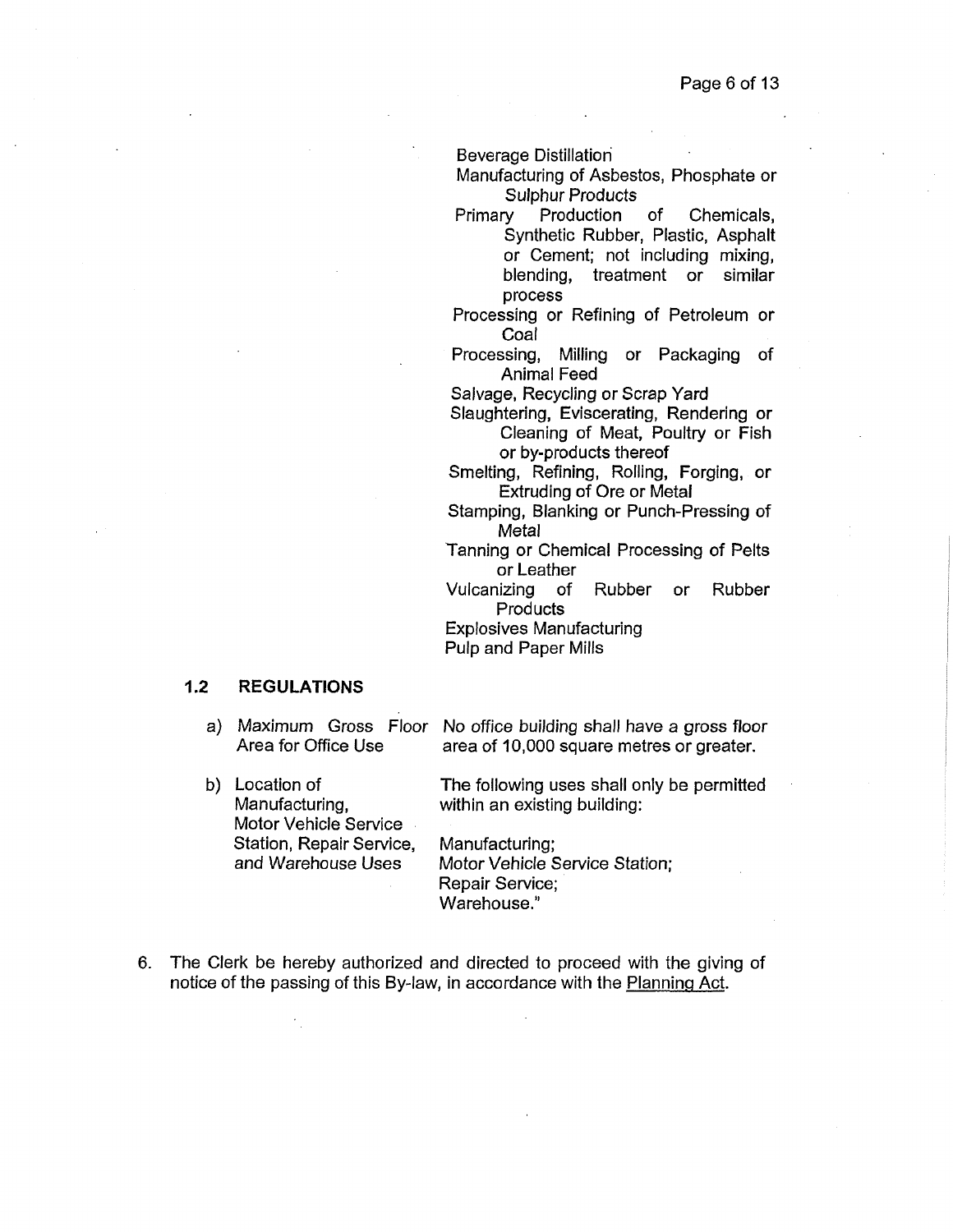# PASSED and ENACTED this \_\_\_\_\_ day of \_\_\_\_\_\_\_\_\_, 2006.

 $\ddot{\phantom{a}}$ 

OMB Order No. CI-06-L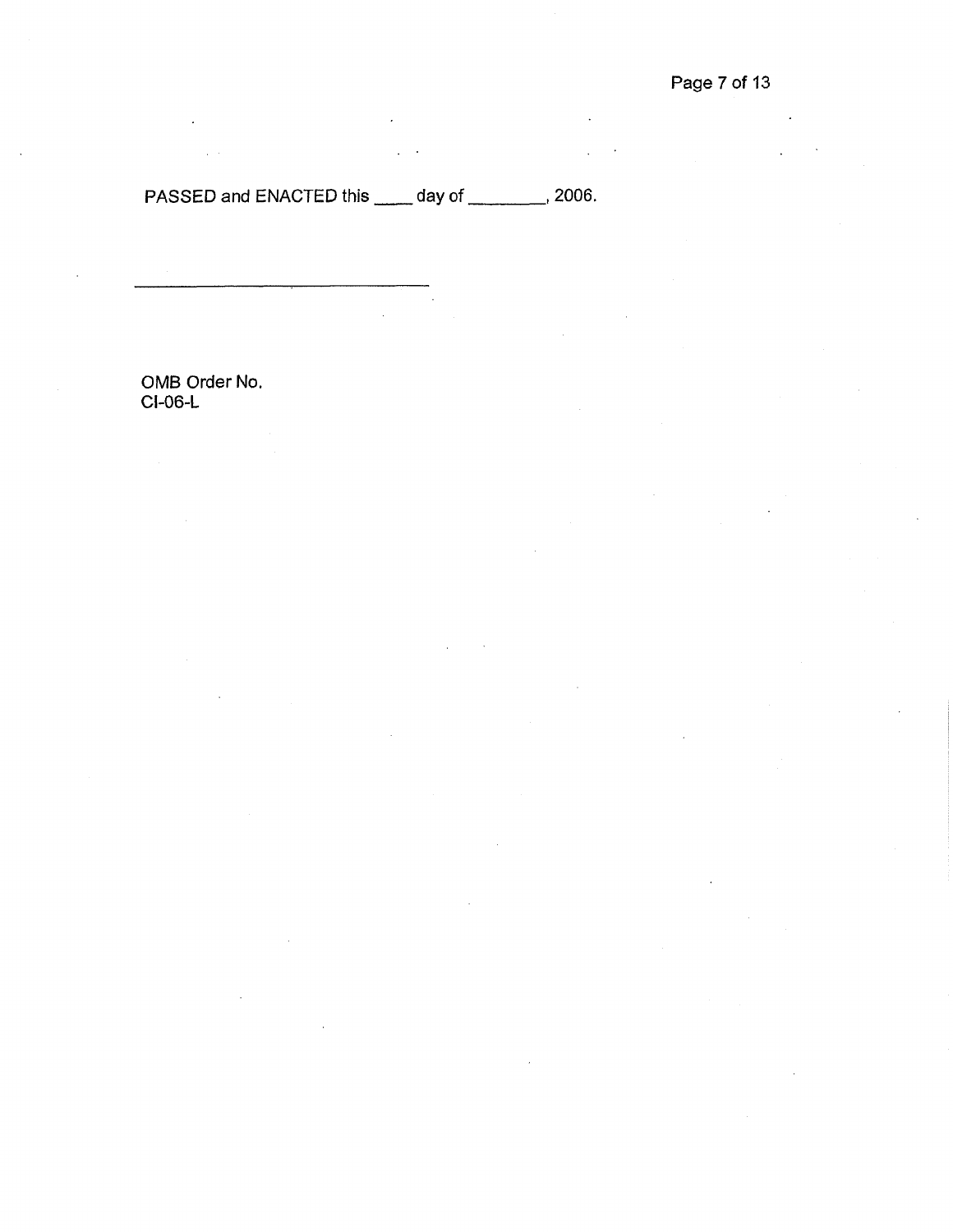Page 8 of 13

Schedule "A" to By-law No.

Zoning Map 908 Zoning Map 949 Zoning Map 950 Zoning Map 991 Zoning Map 992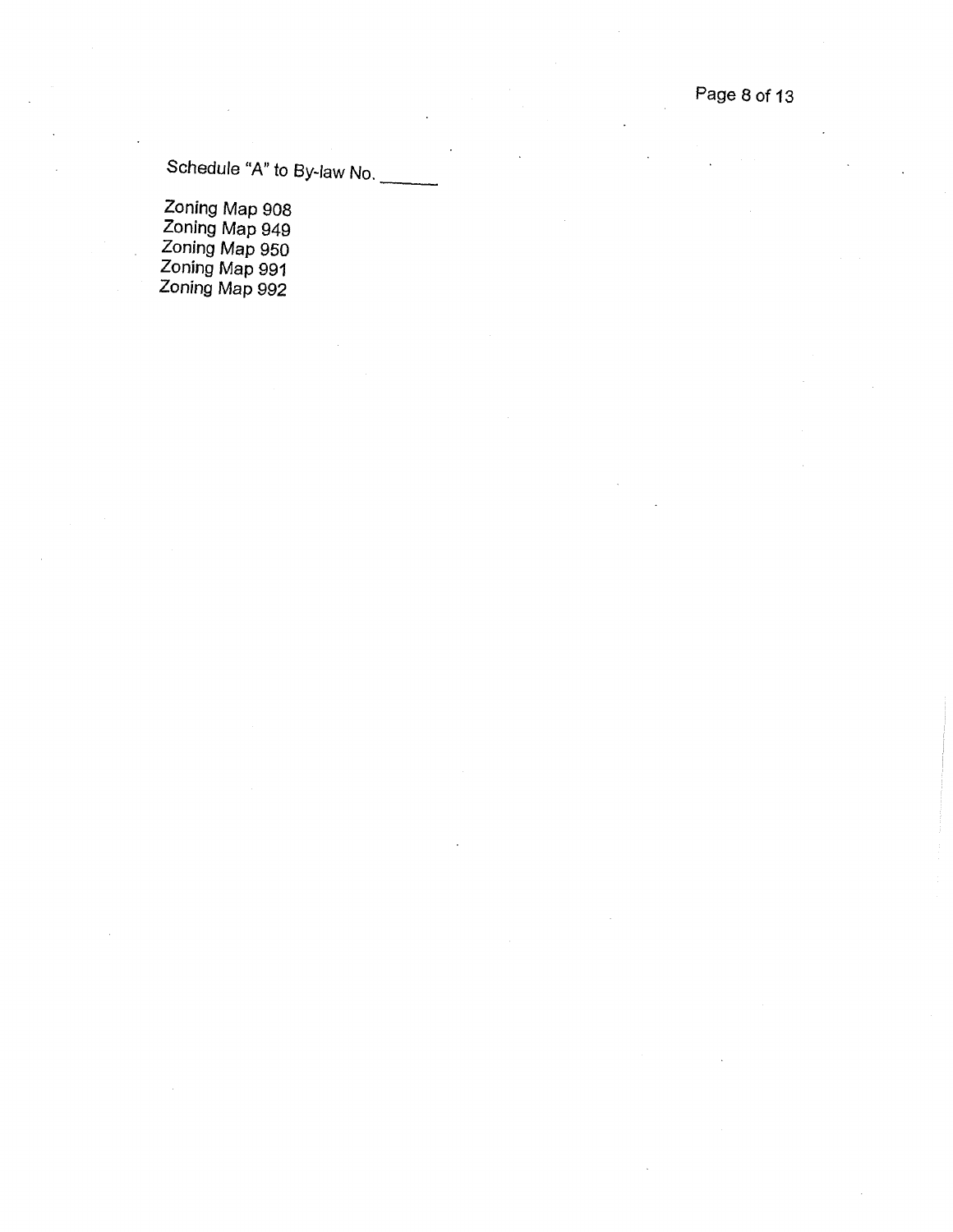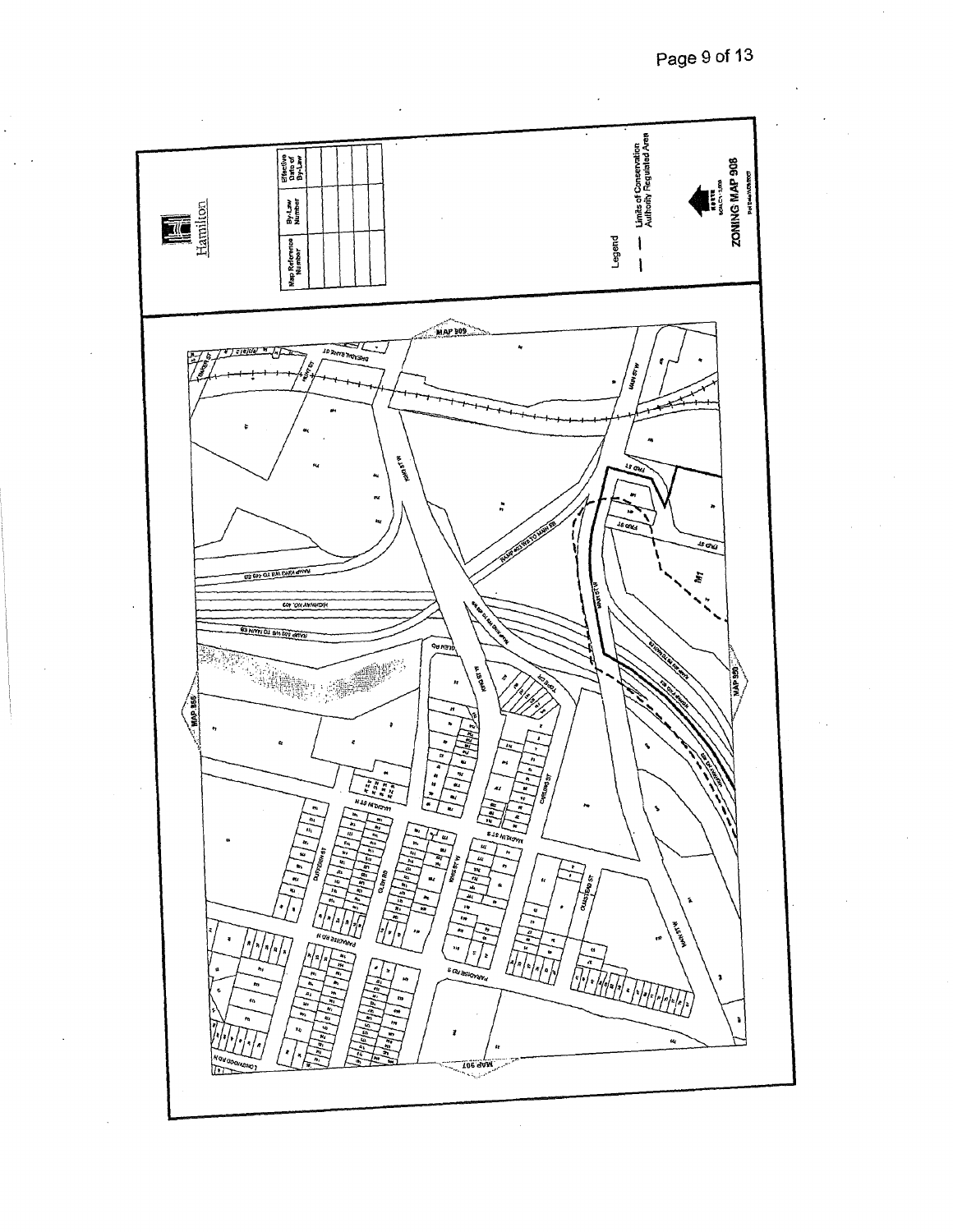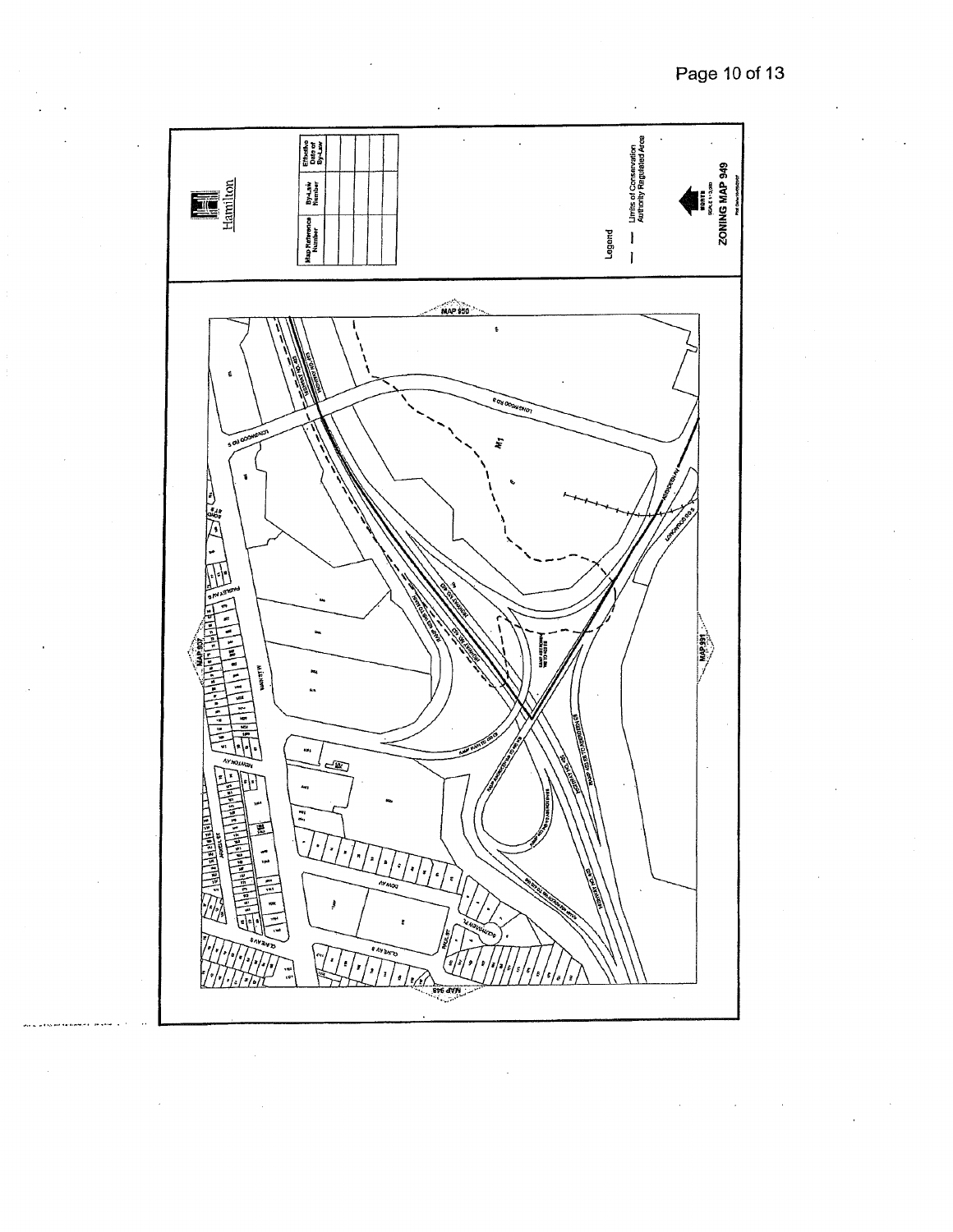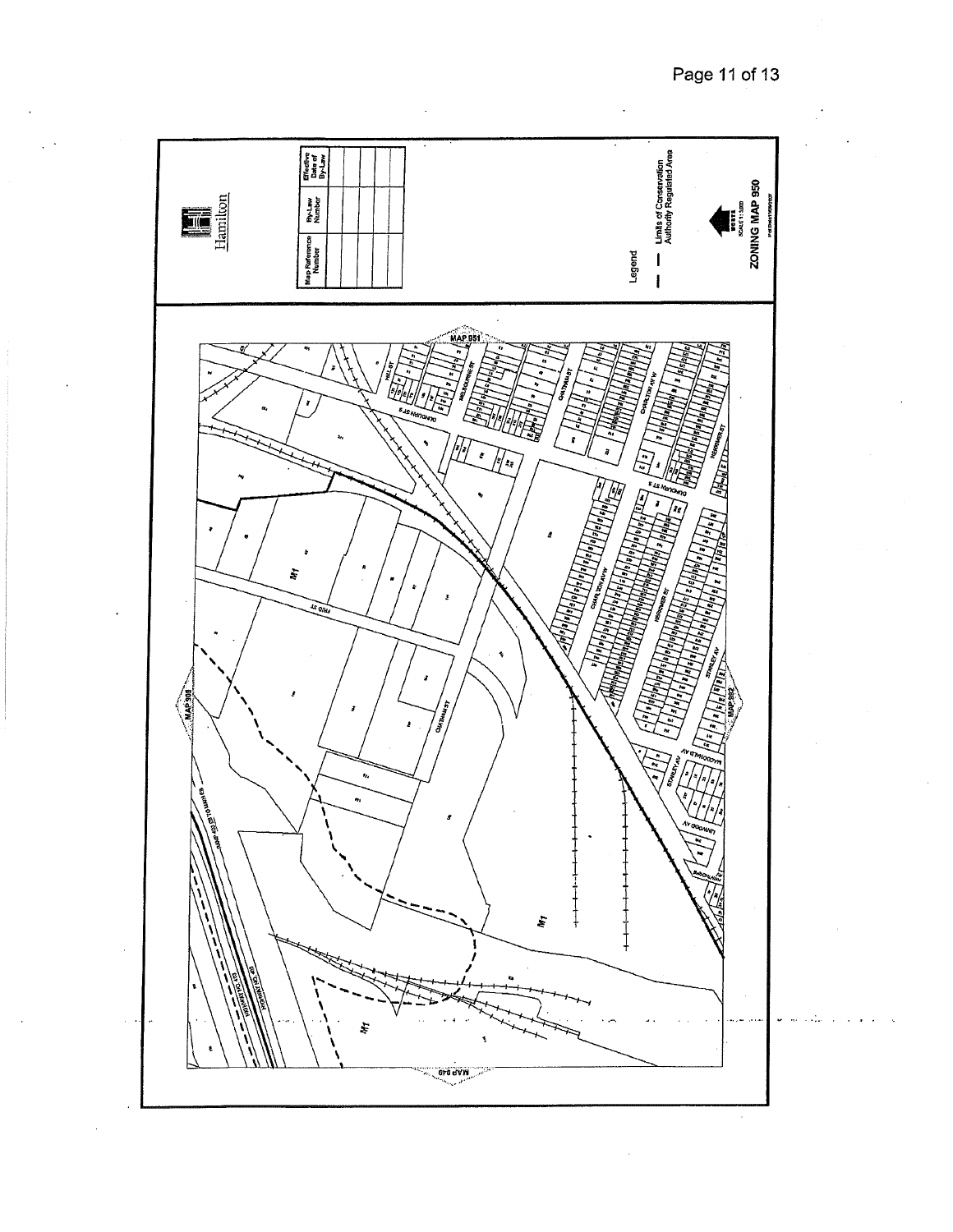